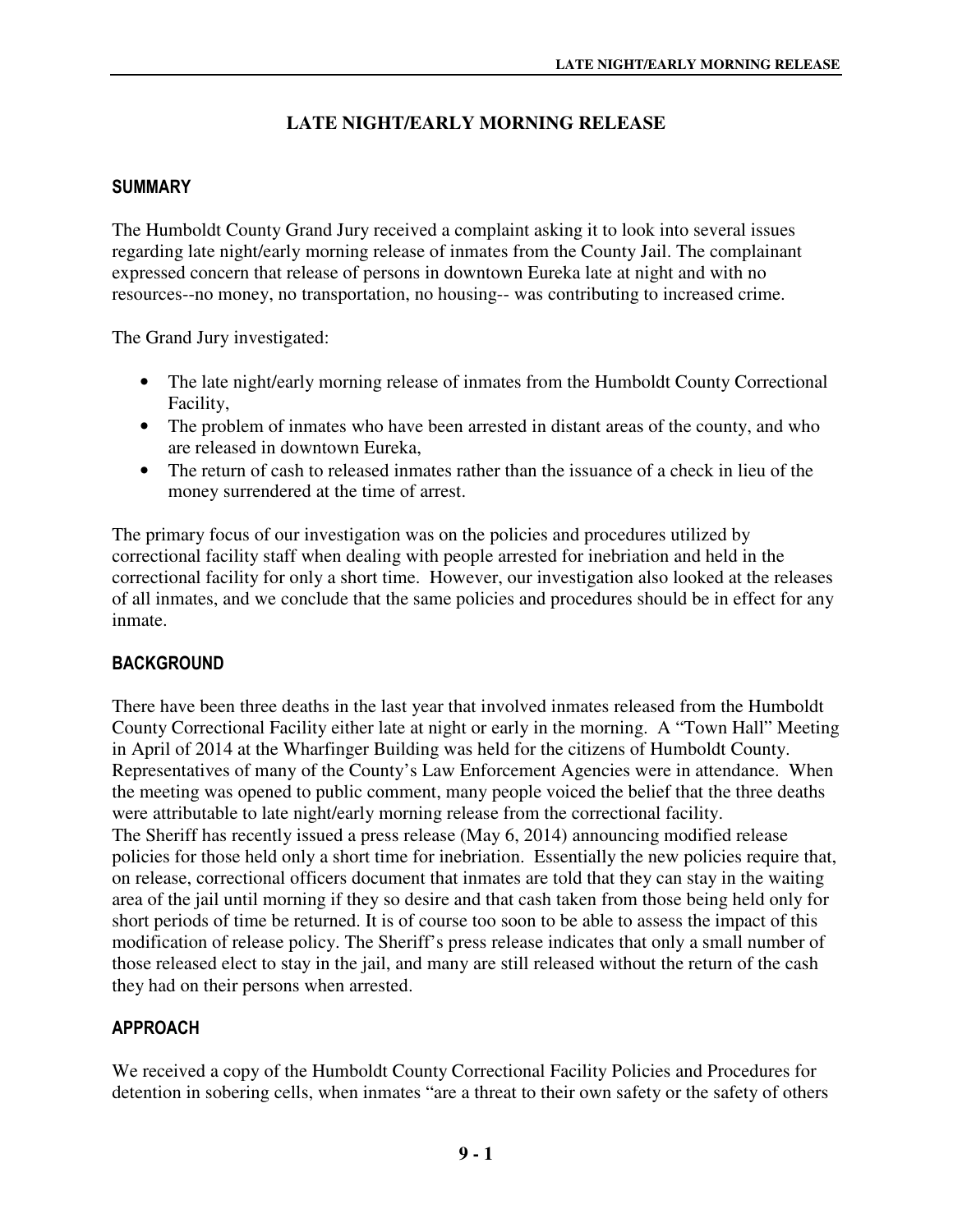due to their state of intoxication," revised December 20, 2013. We include two portions of the policy here as it refers to times of release for those inmates who are arrested for intoxication.

### *Procedure NO. B-007*

Inmates who are eligible to be released from custody after being held due to the level of their intoxication, may be released when the Shift Supervisor determines that they are no longer a threat to their own safety or the safety of others due to the state of their intoxication and are able to complete the booking and release procedures. (Paragraph #20)

The timeframe an arrestee is to remain in custody due to the state of their intoxication can vary and is to be determined by the Shift Supervisor. Generally, three to four hours from the time of arrest is a guideline Shift Supervisors may use to consider if an arrestee is ready for release. However, other factors may come into play that could reduce or extend the three to four hour time frame including, but not limited to, the intoxicating substance ingested (alcohol, drugs, glue, paint or a combination of substances), arrestee's age, gender, weight and other medical or psychological issues, and the display of aggressive behavior. Health Services staff is to be consulted when there are any questions or concerns relative to the health and general physical well-being of the arrestee. When a Shift Supervisor deems it necessary to consult with Health Services staff, the Shift Supervisor shall write a report outlining the reasons for consulting the Health Services staff on the release. (Paragraph #21)

In addition to sobered inebriates, the jail regularly makes late night/early morning releases of inmates who have completed their sentences.

The Jury met with Humboldt County Correctional Facility officers to discuss the policy of early morning release, the interaction between law enforcement and mental health care providers, and the obligation and/or desirability of returning detainees to their place of arrest.

Members of the Jury met with the Department of Health and Human Services and with an executive from Humboldt Transit Authority as well as a Humboldt County Supervisor. Some members attended a "town hall" meeting where a panel of criminal justice officials discussed the events leading to the death of a local citizen.

# **DISCUSSION**

# Time of Release

The Sheriff and Humboldt County Correctional Facility decision makers told us they were concerned that detaining arrestees beyond the time when they were sober enough to not pose a threat to others or themselves could open the county to civil rights liability. California law provides that an arrestee must be brought before a court for arraignment within 48 hours of arrest. (Penal Code Section 825) The United States Supreme Court has held that, absent special circumstances such as punitive delays, arrestees can be held for up to 48 hours before either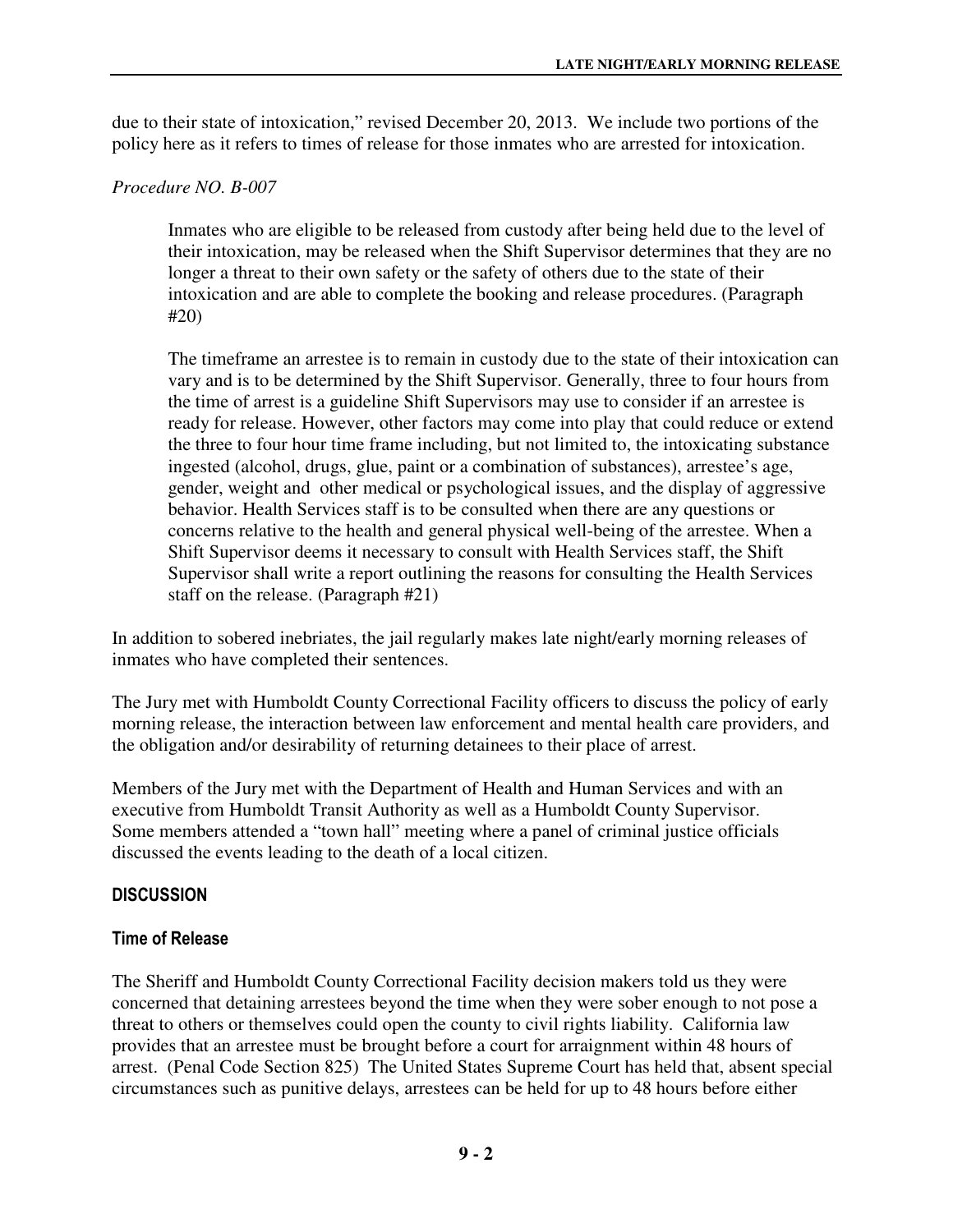being released or brought before a magistrate. (*County of Riverside v. McLaughlin et al* (1991)). [See also Teter v. Newport Beach, (2003) 30 Cal 4<sup>th</sup> 446 for the California Supreme Court's holding that persons arrested with the contemplation of release pursuant to Penal Code Section 849 (b)(2) (intoxicated persons) are prisoners and not civil committees.]

We were told that the Sheriff feels constrained by Penal Code Section 849(b) (2). In relevant part that section says "Any peace officer *may* release from custody, instead of taking such person before a magistrate, any person arrested without a warrant whenever….The person arrested was arrested for intoxication only **"***and no further proceedings are desirable"*. Emphasis supplied.

It seems clear to the Jury that this section is discretionary. It says an officer may do certain things but is not required to do them. In a situation where the safety of the community is at issue, the Jury believes that it is extremely unlikely that any court will hold that the Sheriff is violating the law by deciding that the exercise of such discretion should not occur between the hours of 9 pm and 6 am when the exercise of that discretion can put the community at risk. The Sheriff should order that no decision as to whether or not "no further proceedings are desirable" will be made between the hours of 9 pm and 6 am.

We believe that it is unlikely that any person lawfully arrested could make a successful claim against the county because he or she was held until the morning following the arrest because the Sheriff has concluded that release between the hours of 9 pm and 6 am constitutes an avoidable hazard. Humboldt County Correctional Facility policy currently allows releasees to wait until morning in a lobby, but many releasees choose to leave the jail in the middle of the night. The people of Humboldt County would be better served if Humboldt County Correctional Facility stopped releasing inmates between 9 pm and 6 am.

#### Place of Release

California Penal Code Section 686.5 mandates that for an indigent person who is arrested "more than 25 airline miles" from where he or she is released from custody and who will not be charged, "the arresting agency shall, at his request, return or provide for return of such person to the place of his arrest". Humboldt County Correctional Facility staff told us they do not routinely follow this policy.

Through this investigation we learned that Humboldt County Correctional Facility officials could work with the Humboldt Transit Authority to arrange for arrestees from distant parts of the county to be provided with bus tickets to help them get back to their places of residence. We think that Humboldt Transit Authority would prove amenable to this procedure. Generally speaking the early morning buses are not crowded and making bus tickets available would be virtually cost free as the buses will run in any case. In some instances the place of arrest is not accessible by public transportation and Humboldt County Correctional Facility must make other arrangements.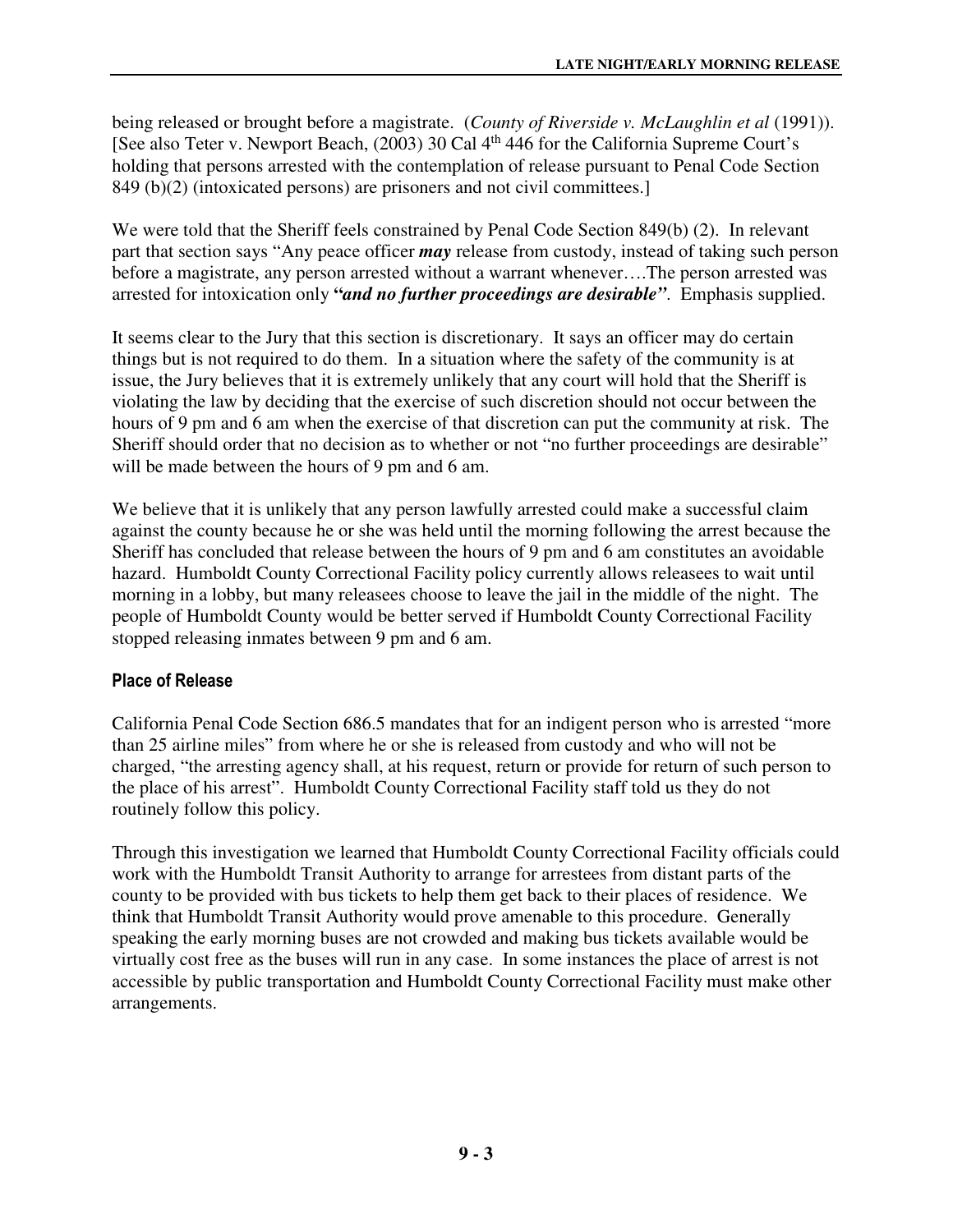#### Return of Monies

We discovered that Humboldt County Correctional Facility's current policy of confiscating all cash possessed by arrestees who are not to be imminently released and giving them a check in reimbursement is problematic. We were informed that when a person is arrested his / her cash is taken from that person, photographed and not returned on release. Instead of returning the cash, the Sheriff's Department returns a check to the inmate in the amount that was surrendered. We recommend that cash be photographed and placed into an envelope and sealed. An arrestee should be asked to sign an acknowledgement of that procedure. On release the arrestee would have available the money possessed upon arrest. The current policy of issuing checks to releasees is not helpful after the close of business, not only because banks are closed, but also because most merchants do not cash checks or money orders. We are aware that the Humboldt County Correctional Facility is also contemplating issuing debit cards rather than checks. We believe issuing debit cards would be of almost no more utility than issuance of checks. Again our concern is that releasees have adequate resources to be able to return home and not be left on the streets without the spendable resources they had at the time of arrest.

As noted above, the Sheriff has recently announced a change in policy such that for those persons detained for brief holds and who will not be charged, primarily public inebriates; their cash will be returned to them. We think this policy should apply to all persons arrested and then released.

#### FINDINGS

- F1. There are early release guidelines in the Policy and Procedures Manual from the Humboldt County Correctional Facility which allow release of arrestees at any time and arrestees are often released late at night or early in the morning,
- F2. Three deaths have occurred in the last year involving early morning releases from the jail,
- F3. Currently when inmates are arrested, whatever money they have on their person is taken from them. The money is tallied and on release they are given a check for that amount. If they are held only for sobering, their cash is returned to them upon release,
- F4. When inmates from eastern, northern and southern parts of the county are released, they are not returned to the place of their arrest, but let out onto the streets of Eureka. In many instances, this policy appears to violate Penal Code Section 686.5,
- F5. Public transportation is unavailable approximately between the hours of 11 pm and 6 am.

#### RECOMMENDATIONS

R1. The Grand Jury of Humboldt County recommends that the Humboldt County Correctional Facility change its early release policy to eliminate releases between 9:00 pm and 6:00 am. (F1, F2)